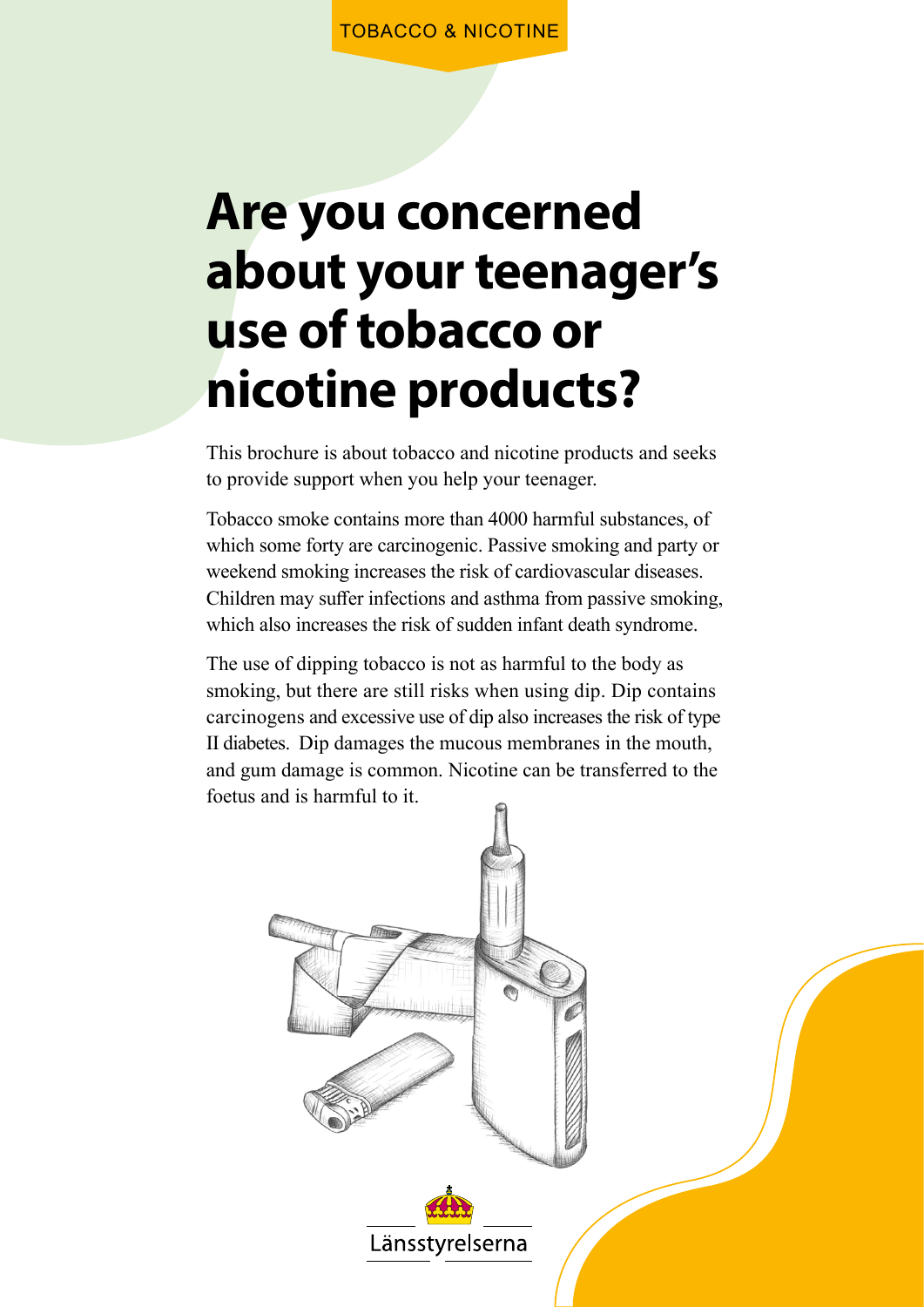#### **Facts**

**!**

- Nicotine is addictive and is found in tobacco and nicotine products such as cigarettes and dipping tobacco, as well as in e-cigarettes and hookahs.
- Flavoured tobacco or smokeless tobacco consisting of molasses, additives and sweeteners are smoked in hookahs. It can be difficult for young people to know what they actually contain. And even though it smells and tastes milder than ordinary tobacco smoke, it contains carbon monoxide, carcinogenic substances and nicotine. Just like regular tobacco smoke.
- Smoking e-cigarettes is known as vaping. But instead of smoke, e-cigarettes produce steam containing nicotine and other toxic substances and by-products. E-cigarettes are often marketed as less harmful than ordinary cigarettes. But according to the WHO, there is no evidence that this is true.
- White dip does not contain tobacco, only nicotine extracted from tobacco.
- A proposed 18-year age limit may apply from 1 July 2022, also for the purchase of tobacco free nicotine products. Moreover, all forms of smoking are prohibited in school grounds, public playgrounds, outdoor cafés, outdoor arenas, entrances to public buildings and public transport.

# **Good to know**

There may be a widespread misunderstanding among young people about how many people actually use tobacco and nicotine products.

They believe many others do, and this may increase the risk of more young people experimenting to fit in, or to be 'just like everyone else' by doing the same thing. In the past, it was quite common to start smoking. Nowadays, most young people do not use tobacco.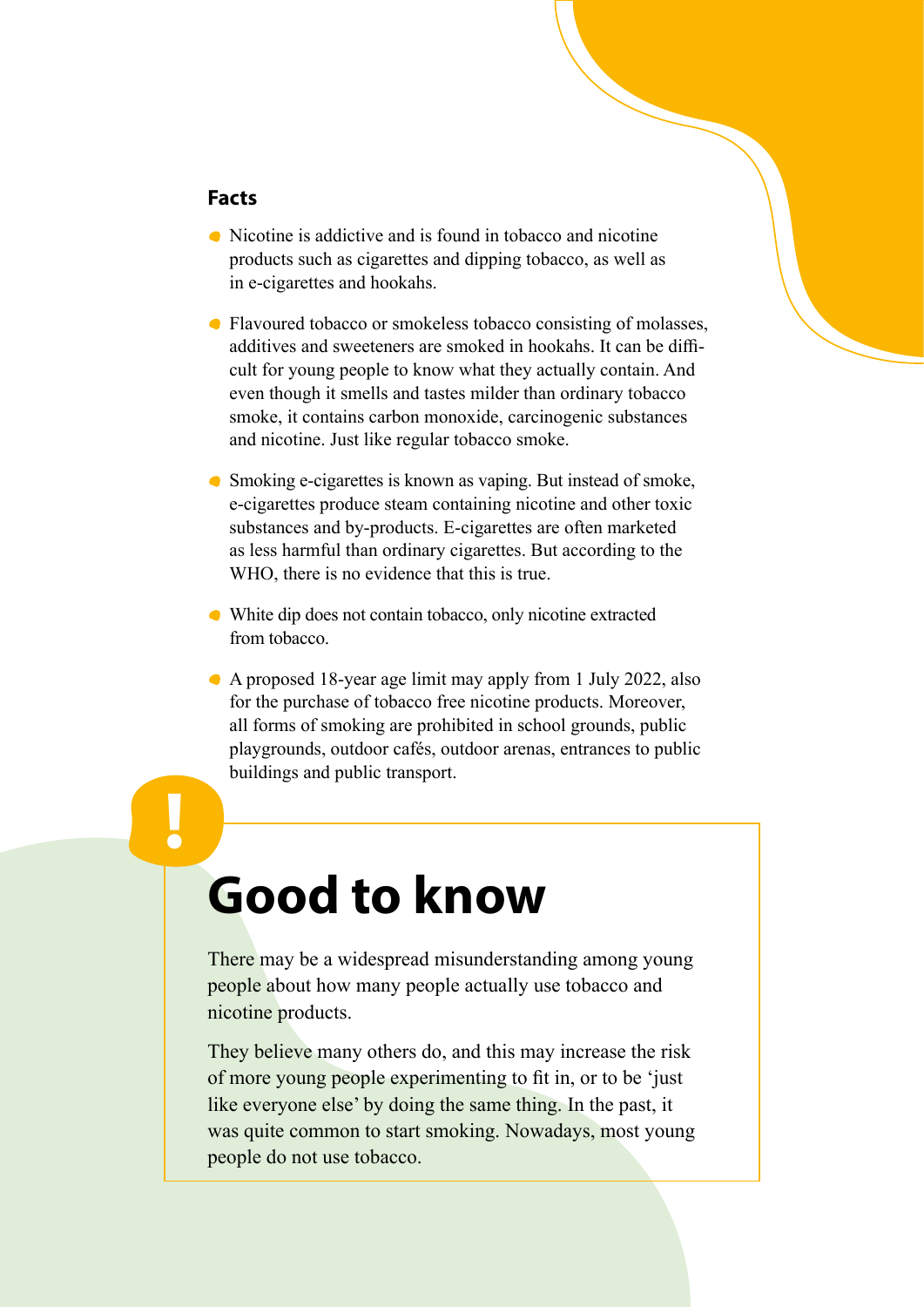

Try to talk about anything and everything in everyday life. This makes talking about more difficult things such as alcohol, drugs and sex more natural. Ask questions and listen. Close relationships mean protection.

- Establish boundaries and clearly show what you expect.  $\bullet$
- **Trust your feelings. If you feel something is wrong,** you're probably right.
- Talk to other parents for support. Agree a set of common rules with the parents of some of your teenager's friends.
- Saying no will make a big difference! Even if you smoke or use dip yourself, make it clear that children and adolescents must remain tobacco-free.
- Make sure your child is not exposed to passive smoking. Inhaling the smoke of others is also harmful.